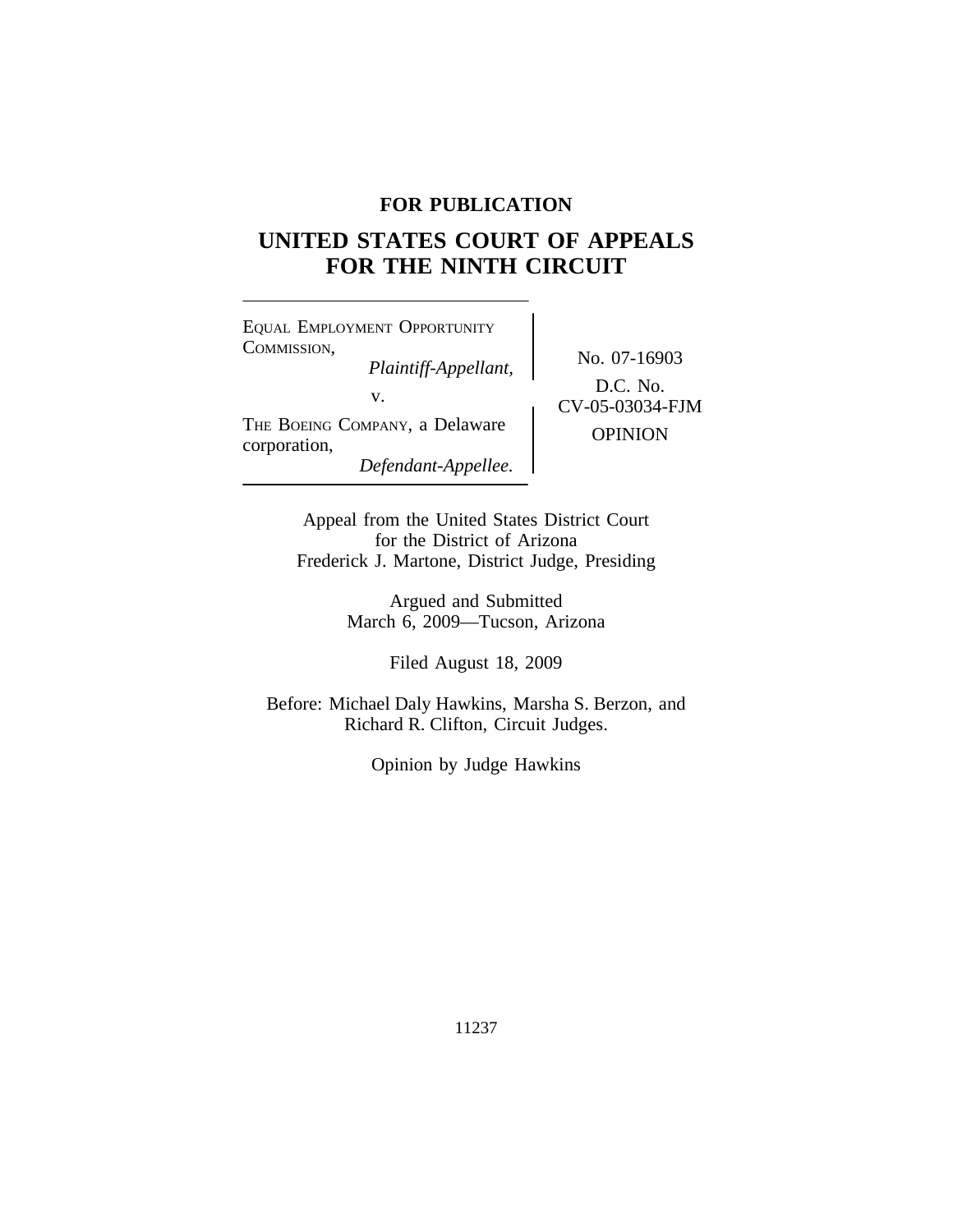## **COUNSEL**

Anne Noel Occhialino (authored briefs and argued), Equal Employment Opportunity Commission, Washington, D.C., for the plaintiff-appellant.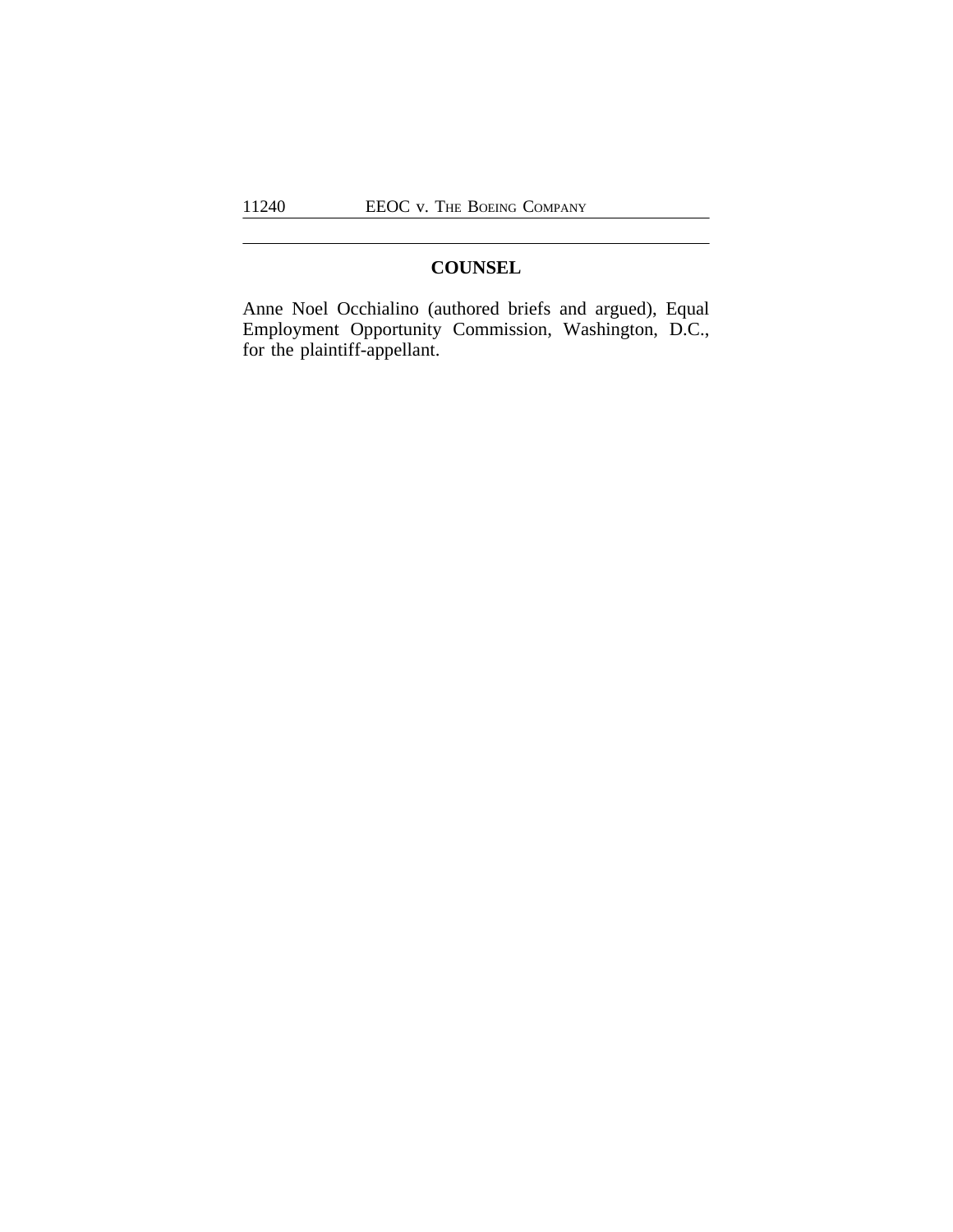Tibor Nagy, Jr. (argued) and Erica K. Rocush (authored brief), Ogletree, Deakins, Nash, Smoak & Stewart, Tucson, Arizona, for the defendant-appellee.

### **OPINION**

HAWKINS, Circuit Judge:

The Equal Employment Opportunity Commission ("EEOC") appeals, on behalf of charging parties Antonia Castron ("Castron") and Renee Wrede ("Wrede"), the grant of summary judgment to Boeing in this action under Title VII of the Civil Rights Act of 1964. Boeing terminated Castron and Wrede after they received low scores on reduction-in-force ("RIF") assessments, which Boeing uses to evaluate employees when determining whom to lay off. We hold that the EEOC introduced adequate evidence from which a reasonable jury could conclude that the reasons Boeing advanced to justify its employment actions were pretextual. Accordingly, we reverse and remand for a trial on both charging parties' discrimination claims and Castron's retaliation claim.

#### **BACKGROUND**

The following recitation of the facts reflects the nonmoving party's factual submissions, which we credit for purposes of summary judgment. *See Vasquez v. County of Los Angeles*, 349 F.3d 634, 639-40 (9th Cir. 2003).

#### **Antonia Castron**

Castron, after working for Boeing sporadically for several years, joined its Electrical Engineering Department as a liaison engineer in 1997. From 1998 until her termination in 2003, Castron worked under department manager Bill Charlton ("Charlton"), who reviewed the performance evaluations given by supervisors to liaison engineers.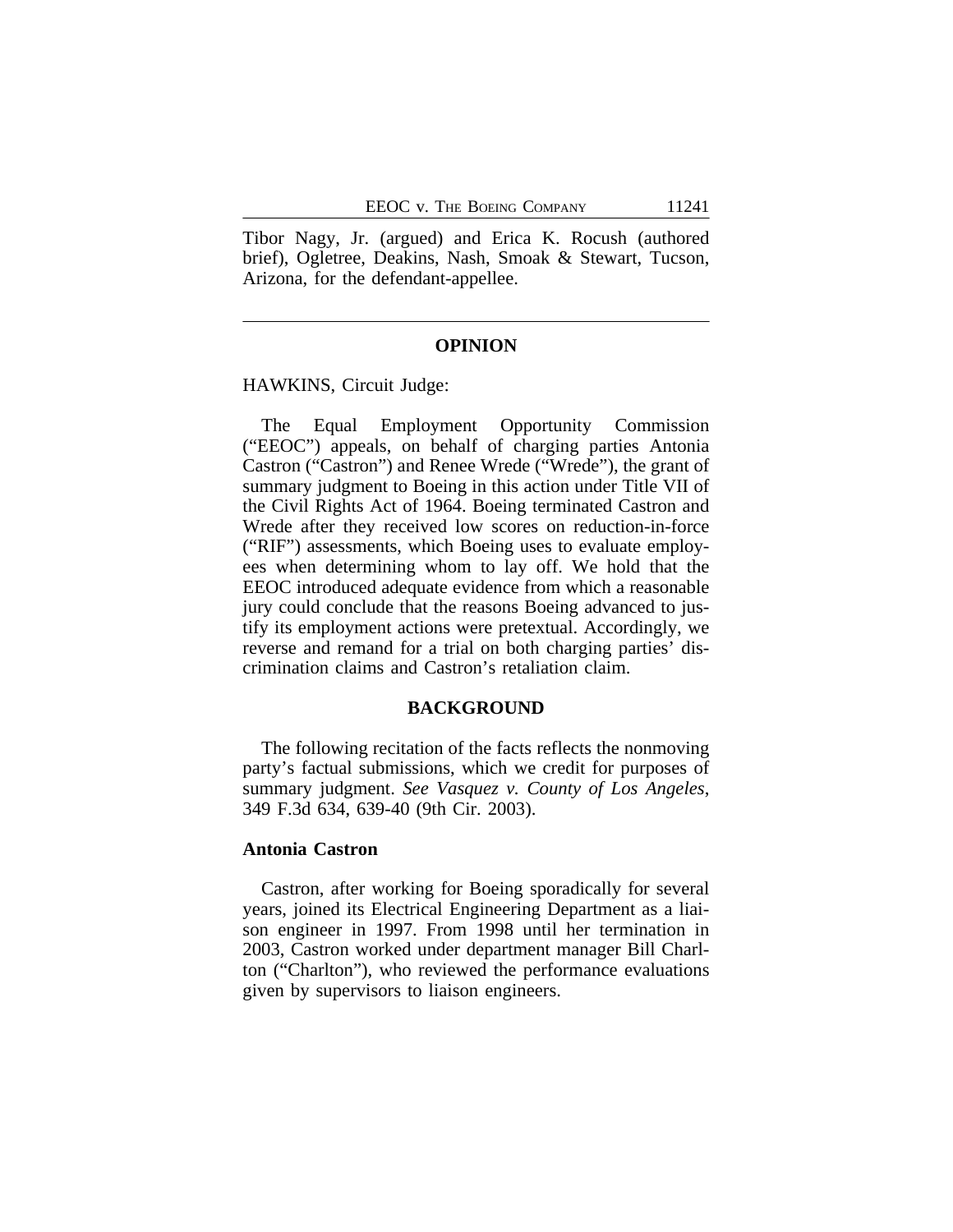According to the deposition testimony of Boeing employee Glen Foster ("Foster"), Charlton had frequently made negative comments about women, including comments to the effect that Charlton "didn't want any more women and that women were not worth a shit," that "he didn't have good luck with females and they hadn't been around long enough for his satisfaction," that he "just didn't have time" to train women, and that Charlton's ex-wife, who was a Boeing employee, "should be at home, not working." According to Foster, Charlton, in the context of discussing a female candidate for a production engineer position, said he "basically felt [women] should come to him all trained," an expectation Foster had never heard him express with regard to men.

According to her sworn affidavit, in 2001, Castron began to feel mistreated and unwelcome by her exclusively-male coworkers in Boeing's Pre-Shop Analysis ("PSA") department because she was a woman. Castron reported her perception to several supervisors and repeatedly requested a transfer. In November 2001, Castron asked Charlton to transfer her to the Final Assembly workgroup. At the suggestion of another supervisor, Sam Turk ("Turk"), Castron told Charlton that she wished to transfer for career advancement, rather than because of harassment. Turk also asked Charlton several times to transfer Castron to Final Assembly.

Despite these repeated requests, Charlton refused to transfer Castron to the Final Assembly workgroup, but instead transferred a male coworker. When Castron sought an explanation, Charlton responded angrily that he would transfer her in three months. On August 6, 2002, after Castron told Charlton that the "hostile work environment" in the PSA department was "keeping [her] from performing [her] job," Charlton proposed transferring Castron not to the Final Assembly department she requested, but instead to the Structures-Mod department. No transfer of that type had occurred in the previous four years because the Structures-Mod department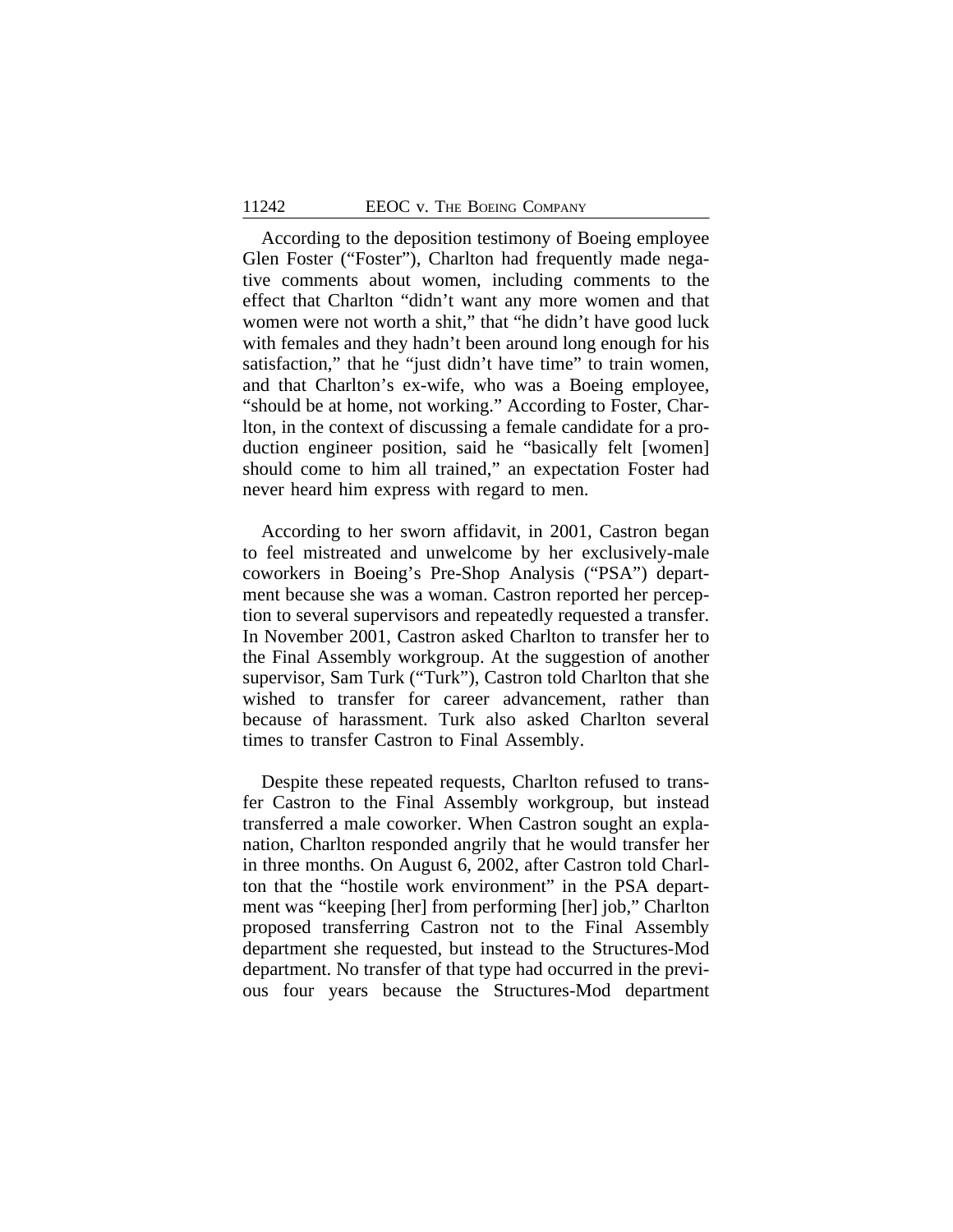required substantially different skills from those required in the PSA department.

As Charlton admitted in his EEOC statement, Castron was "reluctant" to be transferred from PSA to Structures-Mod and thought Joe Cottone, a male-employee with whom Castron had been in conflict, "should move and not her." Charlton's EEOC statement noted, however, that "[a]fter further discussion, we all agreed that [Castron] should move."

Although Castron did ultimately agree to leave PSA, she had two major concerns. First, she was concerned about working for Rick Hobby ("Hobby"), who would be her supervisor in the Structures-Mod department, because of previous incidents in which he had referred to Castron as a "little girl," joked about Castron breaking a nail, and perfunctorily apologized and stormed off when confronted. Second, Castron feared the transfer to Structures-Mod would make her vulnerable to firing in an upcoming RIF assessment. Castron stated that Structures-Mod work is more difficult and complex than the work in PSA and was outside of Castron's core area of expertise. Castron agreed to the transfer only after Charlton assured her that the upcoming RIF would not affect her in Structures-Mod. Castron's coworkers suggested such exemptions did occur and that this promise was plausible.

Just two months after Castron's transfer, Boeing conducted a RIF, in which employees were evaluated in several categories and those with the lowest scores were eligible for termination. Hobby prepared the final scores for all employees subject to the RIF. Despite Charlton's past assurances, Castron was subject to the RIF, received low scores, and was ultimately terminated as a result.

Hobby's evaluation of Castron included low scores for "ability to perform remaining work" and "past performance." Hobby contended that the scores were based on personal interactions and comments from senior engineers, although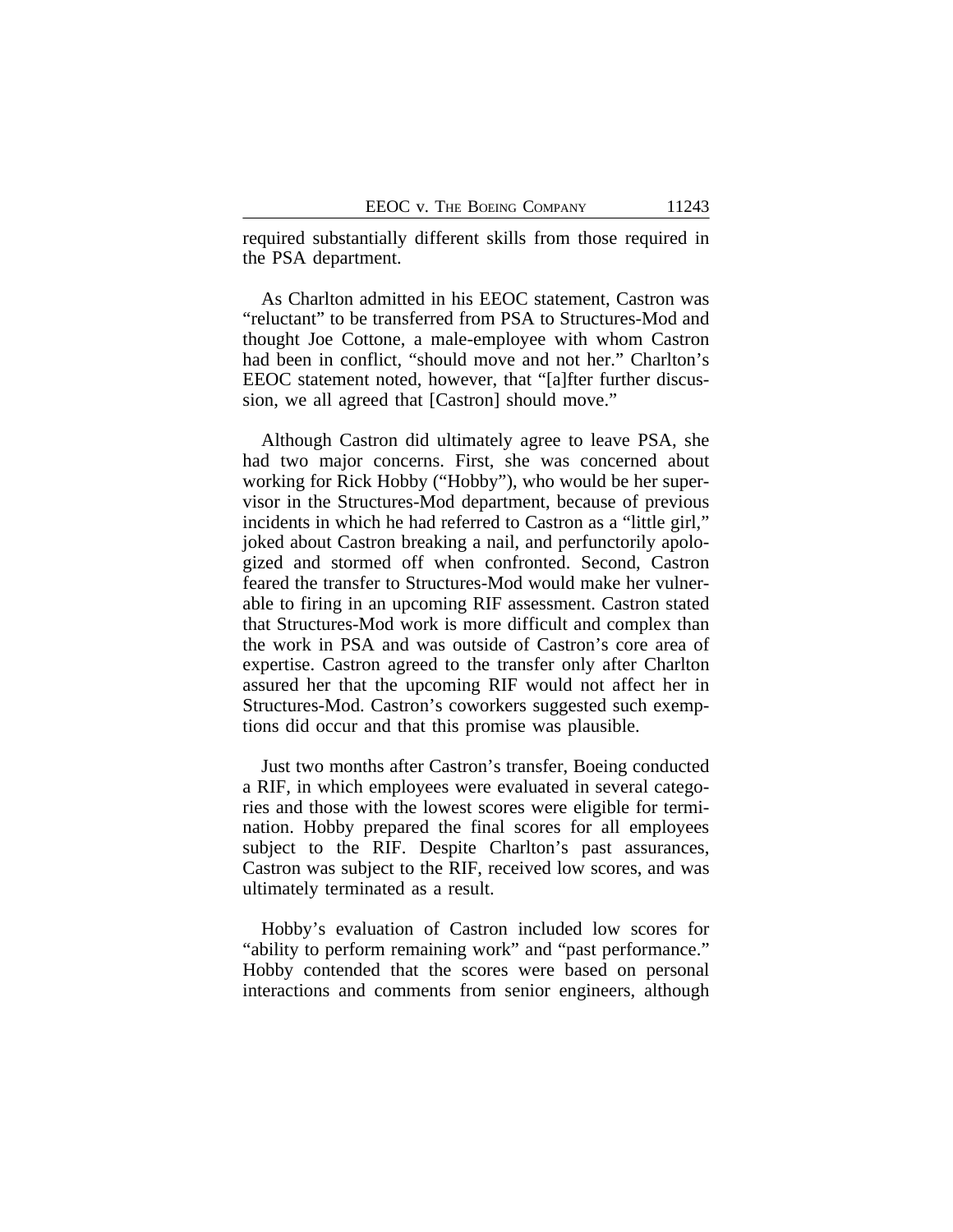Hobby had little personal interaction or knowledge of Castron's performance. According to Turk, "past performance" scores for a recently-transferred employee typically include an employee's entire body of work. Nevertheless, Hobby stated that he based Castron's "past performance" scores solely on her two months as a trainee in Structures-Mod.

Leendert Hartoog ("Hartoog"), who trained and supervised Castron in Structures-Mod, stated that Castron had made good progress in her new position, but noted that typical training time for someone with Castron's background was five or six years. Hartoog stated that he expected Castron to receive higher scores or to receive exemptions from certain requirements unfair to impose on a trainee, and that he believed Castron was "set up to fail."

## **Renee Wrede**

Wrede began working for Boeing in 1989. In 1999, after Boeing substantiated Wrede's complaint of sexual harassment by her direct supervisor, Wrede was transferred to the Apache helicopter manufacturing assembly installation support group. There, Wrede reported to Bruce Wright ("Wright"), who reported in turn to Rob Feuerstein ("Feuerstein"), the department manager for the division.

In 2001, Wright gave Wrede a positive evaluation, rating her as "meets expectations" or higher in ten categories and between "below expectations" and "meets expectations" in two other categories. The evaluation noted only one "positive flaw," which was that Wrede saw herself as "Miss Fix-It" and should have "passed off responsibilities when appropriate more often rather than trying to do it all" herself. Wright placed Wrede on a "performance improvement plan," which Wright testified was intended to improve the two areas in which she received the lowest evaluation scores.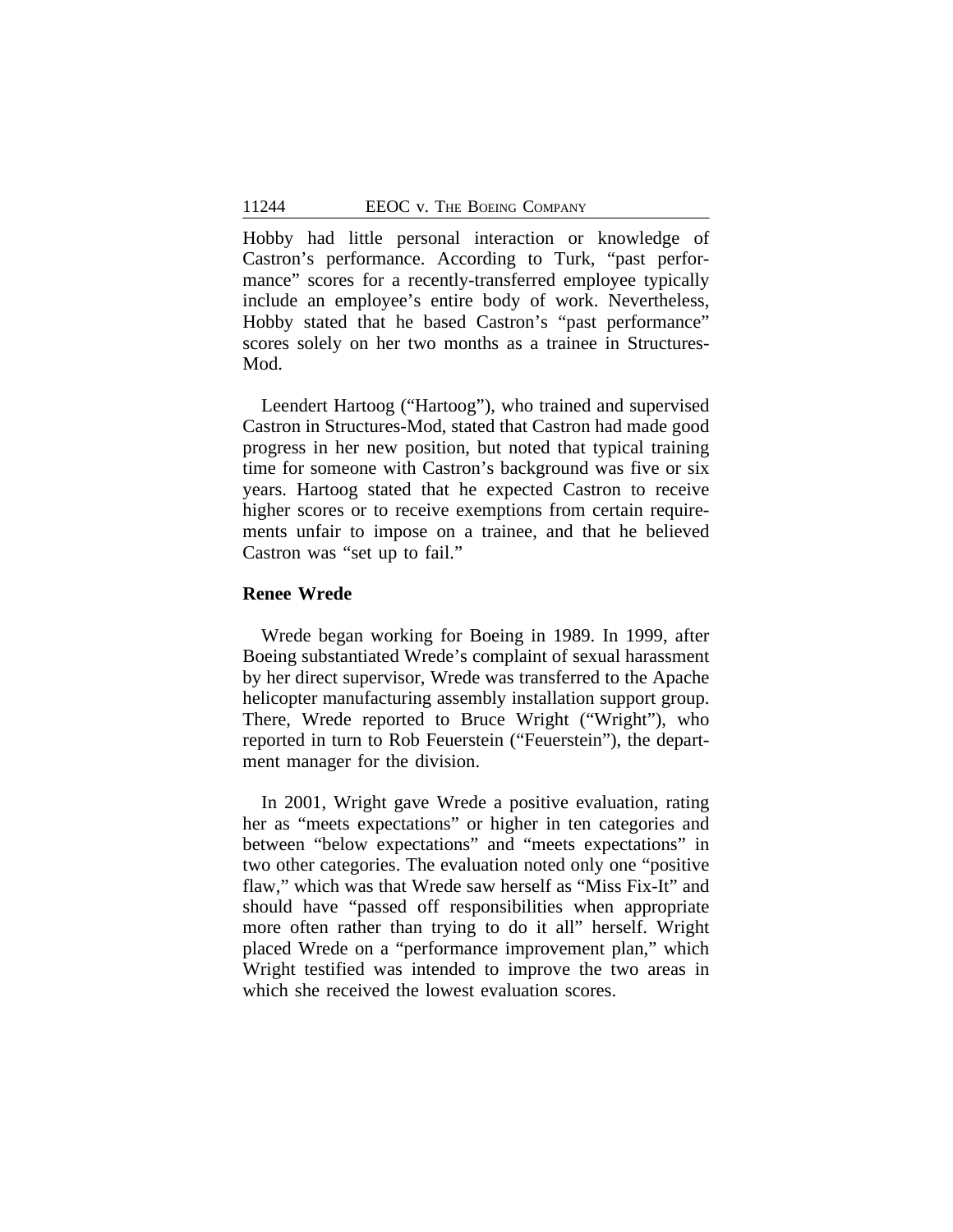In April 2002, Boeing conducted a RIF for manufacturing engineers ("MEs"), which required Wright and Feuerstein to evaluate Wrede again. Wrede scored thirtieth out of thirtyseven MEs. Although Boeing never completed the RIF because several MEs transferred or left the company, Wrede's evaluation did not place her in the band eligible for termination.

In July 2002, Boeing conducted another RIF for employees in Wrede's skill code, but based the RIF primarily on previous RIF scores. Although the four lowest-ranking MEs, all of whom were men with scores lower than Wrede's scores, were initially slated for termination, again, none was actually laid off. One had his RIF cancelled and remained, two transferred to another division, and the fourth had his RIF cancelled because he took another ME job with Boeing in Texas.

In October 2002, Boeing conducted a third RIF for Wrede's skill code. Wright performed Wrede's RIF assessment. He scored Wrede significantly lower in her "ability to perform remaining work" in this evaluation than in the earlier evaluations, particularly in the "communication/leadership"category, which measured "team skills," "communication skills," and "leadership skills."

Wright testified the lower scores were justified by a decline in team-building, communication, and leadership skills, although Wright was unable to point to any specific complaints or any written record of problems. Wright and Feuerstein noted that Wrede missed deadlines and overloaded herself with work, although Wrede testified that other MEs also failed to meet deadlines and that Wright never raised the issue with Wrede. In addition to Wrede's ability to perform remaining work, Wrede received the second lowest score for "past performance," but Wright was unable to explain why Wrede's scores were so low.

Wrede also received lower technical scores in her third RIF evaluation. Wrede received a "0," reflecting "no knowledge"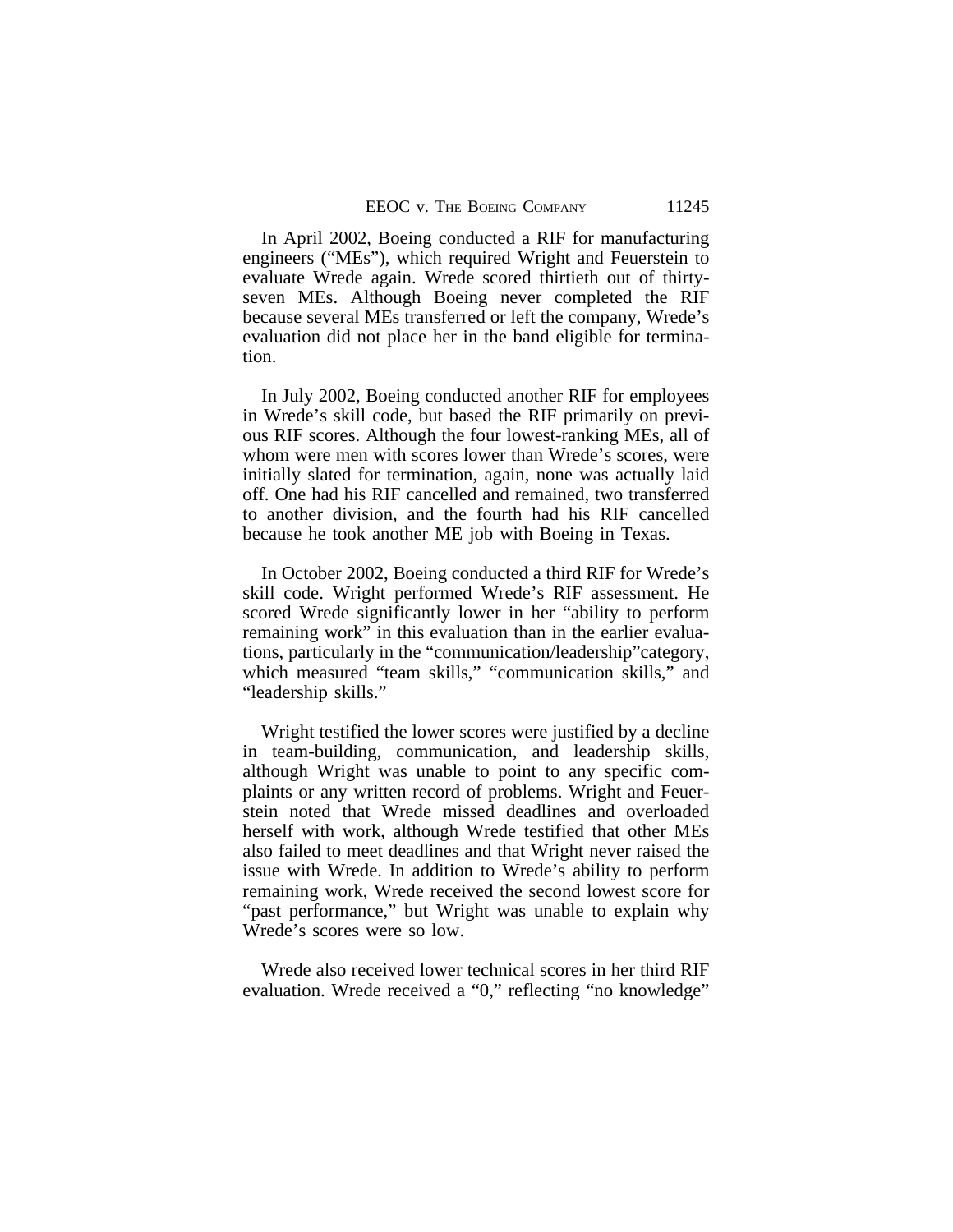or "no experience" in multiple categories, such as "Unigraphics" and "wiring systems," even though her own statements and prior RIF evaluations had indicated she possessed at least some knowledge or experience in these areas.

After Feuerstein met with Wright and the other managers to ensure uniform scoring, six men and Wrede, the only female ME in her skill code, were given RIF notices. Unlike Wrede, however, all six low-scoring male engineers ultimately avoided termination. One of them, James Early, had his notice cancelled after expressing concerns regarding his assessment process. Five others avoided layoffs by transferring within Boeing, in two cases, because Feuerstein told them about new job openings, assistance Wrede stated Feuerstein never offered her.

In a sworn affidavit, David Eroh ("Eroh"), a lead ME in Wrede's skill code who obtained high RIF scores, stated that Wrede was better than "many of the other MEs," equaled his own capabilities, and should have received higher scores in many categories. Eroh noted that Wrede "excelled where other colleagues" failed, handled numerous jobs without assistance, became a trusted assistant to management, and produced "stellar" work. Eroh gave detailed explanations why, in his opinion, each of Wrede's low scores should have been higher.

Likewise, several managers with whom Wrede was working held her in high regard. Multiple managers stated that certain male employees should have been laid off instead or asked Feuerstein if Wrede could be transferred to their working groups. Notwithstanding these statements and requests, Feuerstein approved Wrede's termination.

The district court granted summary judgment to Boeing on all claims, finding that the EEOC had failed to establish a prima facie case for Castron's discriminatory transfer claim by identifying a similarly-situated male who was treated more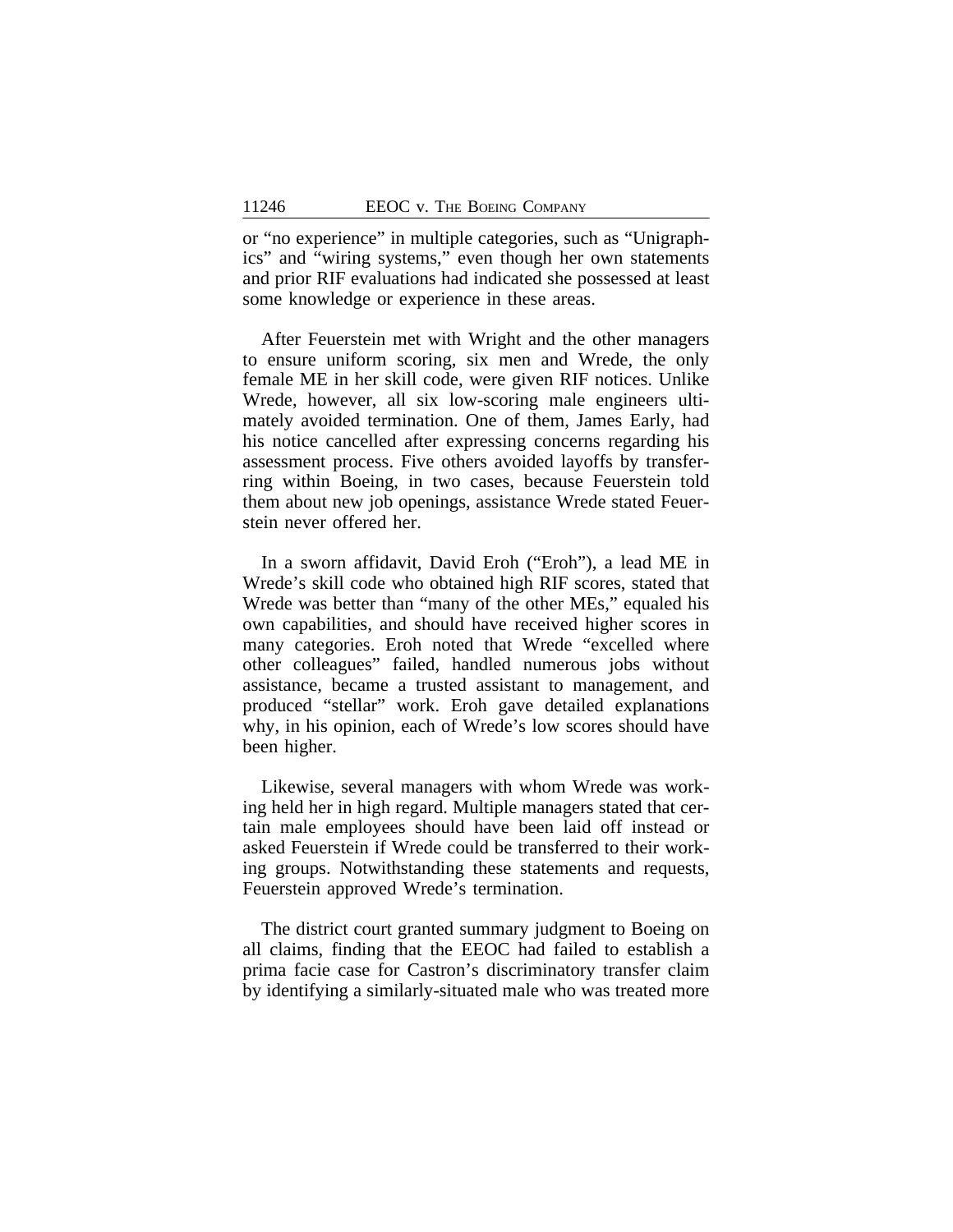favorably and that the EEOC had failed to present sufficient evidence to establish pretext with respect to any of the claims. The EEOC timely appealed with respect to all discrimination claims and Castron's retaliation claim, but does not pursue Wrede's retaliation claim on appeal.

## **STANDARD OF REVIEW**

We have jurisdiction pursuant to 28 U.S.C. § 1291 and review de novo the district court's grant of summary judgment. *See Vasquez*, 349 F.3d at 639. Viewing the evidence in the light most favorable to the nonmoving party, we must determine whether there are any genuine issues of material fact and whether the district court correctly applied the relevant substantive law. *Id.* at 639-40.

#### **DISCUSSION**

A plaintiff alleging disparate treatment under Title VII must first establish a prima facie case of discrimination by offering evidence that "give[s] rise to an inference of unlawful discrimination." *Tex. Dep't of Cmty. Affairs v. Burdine*, 450 U.S. 248, 253 (1981). A plaintiff may establish a prima facie case either by meeting the four-part test laid out in *McDonnell Douglas Corp. v. Green*, 411 U.S. 792, 802 (1973), or by providing direct evidence suggesting that the employment decision was based on an impermissible criterion, *Cordova v. State Farm Ins. Cos.*, 124 F.3d 1145, 1148 (9th Cir. 1997). Once a prima facie case has been made, "[t]he burden of production, but not persuasion, then shifts to the employer to articulate some legitimate, nondiscriminatory reason for the challenged action." *Chuang v. Univ. of Cal. Davis*, 225 F.3d 1115, 1123-24 (9th Cir. 2000). If the employer does so, the plaintiff must then show that the articulated reason is pretextual "either directly by persuading the [fact-finder] that a discriminatory reason more likely motivated the employer or indirectly by showing that the employer's proffered explanation is unworthy of credence." *Burdine*,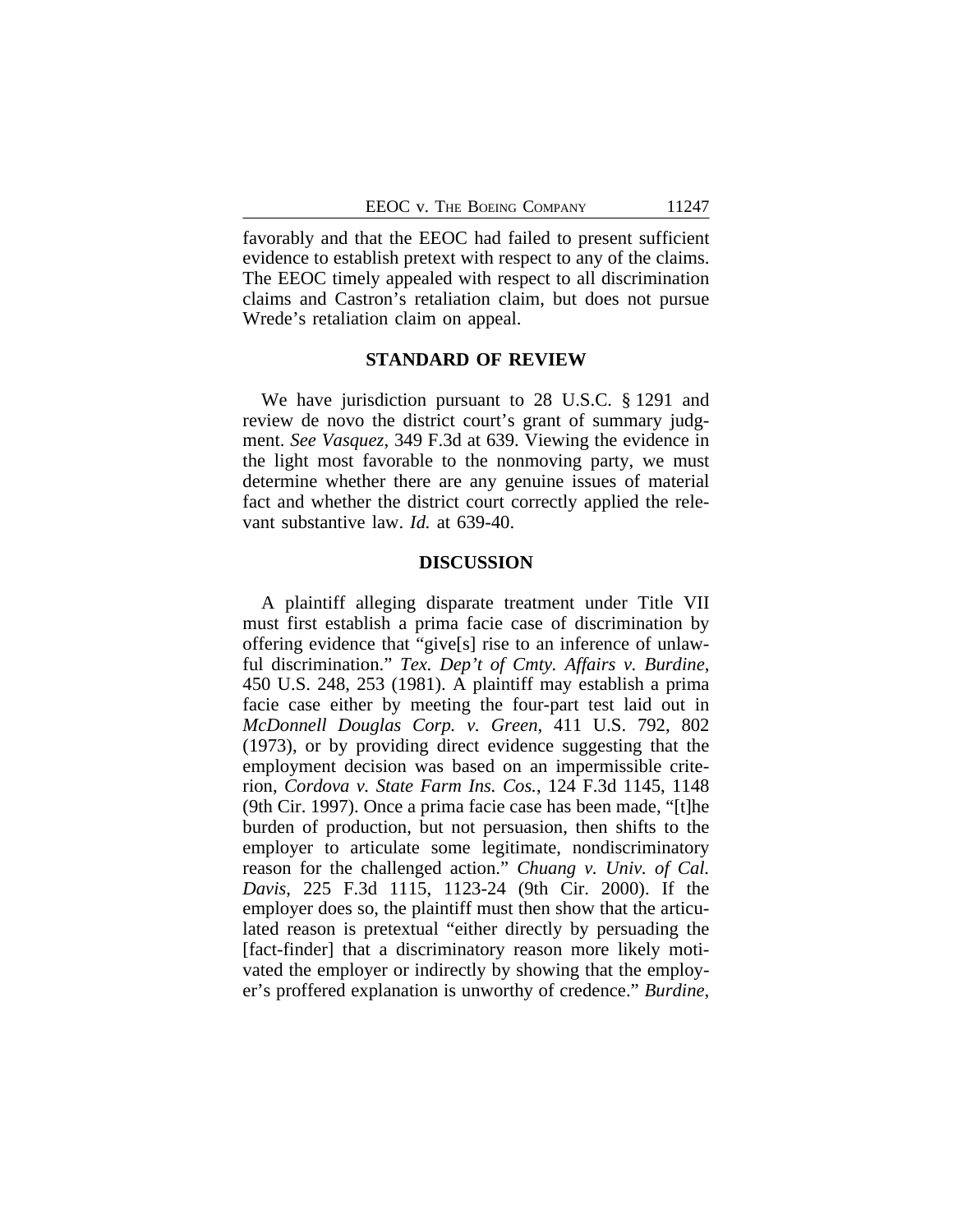450 U.S. at 256. When the evidence is direct, " '[w]e require very little evidence to survive summary judgment' in a discrimination case." *Lam v. Univ. of Haw.*, 40 F.3d 1551, 1564 (9th Cir. 1994) (quoting *Sischo-Nownejad v. Merced Cmty. Coll. Dist.*, 934 F.2d 1104, 1111 (9th Cir. 1991)) (alteration in original). "But when the plaintiff relies on circumstantial evidence, that evidence must be specific and substantial to defeat the employer's motion for summary judgment." *Coghlan v. Am. Seafoods Co. LLC*, 413 F.3d 1090, 1095 (9th Cir. 2005) (internal quotation marks omitted).

## **I. Antonia Castron**

**[1]** After complaining of a hostile work environment, Castron was transferred to a new work group and was terminated in a RIF two months later. The critical inquiry is whether Castron's employment experience, including her transfer and its connection to a subsequent RIF that led to her termination, would allow a jury to find in favor of the EEOC.

We conclude the EEOC has established a prima facie case on Castron's behalf because of direct evidence of discriminatory animus. *Cordova*, 124 F.3d at 1148. In RIF cases, a plaintiff can "show through circumstantial, statistical or direct evidence that the discharge occurred under circumstances giving rise to an inference of . . . discrimination." *Nesbit v. Pepsico, Inc.*, 994 F.2d 703, 705 (9th Cir. 1993) (per curiam).

**[2]** Foster testified that Charlton, Castron's supervisor, frequently made demeaning and derogatory comments about women. These comments, considered along with Charlton's interactions with Castron over the course of her employment at Boeing, are sufficient to create an inference of discriminatory motive even though the comments were not directed specifically at Castron or made in regard to decisions about her employment. *See Cordova*, 124 F.3d at 1149; *Dominguez-Curry v. Nev. Transp. Dep't*, 424 F.3d 1027, 1038 (9th Cir. 2005); *Chuang*, 225 F.3d at 1128. These comments are more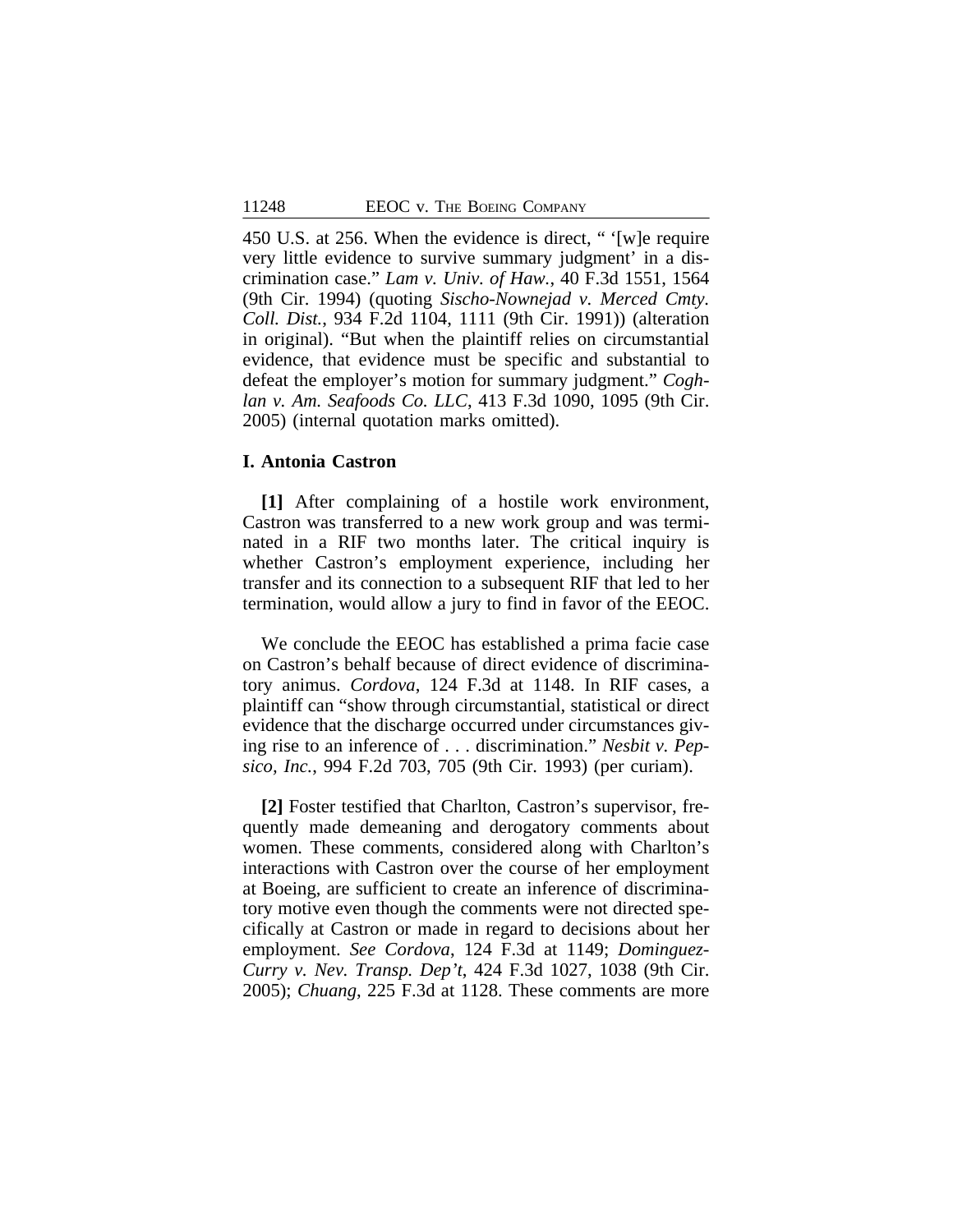severe than "ambivalent" "stray remark[s]" that we have previously held insufficient to establish such an inference. *See, e.g.*, *Nesbit*, 994 F.2d at 705; *Nidds v. Schindler Elevator Corp.*, 113 F.3d 912, 918-19 (9th Cir. 1997). Consequently, the EEOC made out a prima facie case in relation to Castron's transfer.

**[3]** Because Boeing has articulated legitimate, nondiscriminatory reasons for its decision to transfer and subsequently terminate Castron—her request for a transfer and her subsequent low RIF scores—the EEOC was required to respond with evidence from which a jury could infer that Boeing's proffered reasons are pretextual. *Burdine*, 450 U.S. at 256. The discriminatory animus exhibited by Castron's supervisor constitutes direct evidence of pretext, even though the comments did not refer specifically to Castron. Based on Charlton's sexist comments, a jury might reasonably infer that Charlton's decision to transfer Castron, rather than a male coworker about whom she complained, to a new position where her job was less secure, may have resulted from improper motivations, including discriminatory intent, retaliatory intent, or both. There is also "specific and substantial" circumstantial evidence, in addition to Charlton's comments, on which a jury could rely to support the conclusion that the transfer might have been discriminatory. A jury might credit Castron's allegations that Charlton (1) initially refused to transfer Castron at all, (2) made promises to transfer her to the department she requested, (3) agreed to transfer her, but only to a different department to which no other engineers from her department had been transferred in recent years, and (4) assured Castron that she would be exempt from the RIF process during her training in order to induce Castron to accept the transfer despite her explicit (and not unwarranted) concern that the transfer might significantly increase her risk of termination. Taking note of all of the direct and circumstantial evidence, a jury might conclude that Charlton deliberately set Castron up to fail because of her sex or because of her invocation of Title VII rights.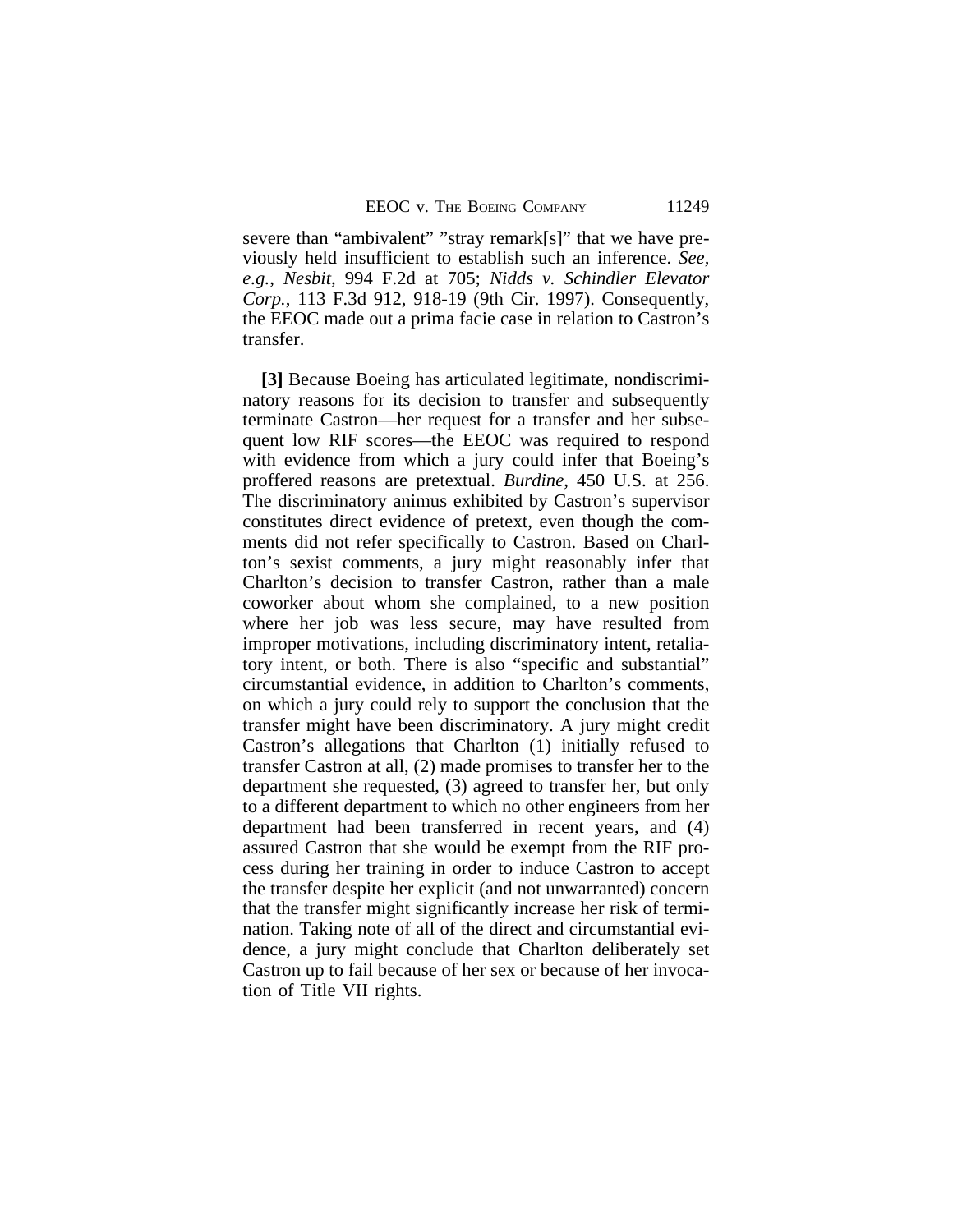**[4]** There is also sufficient evidence from which a jury could find that Castron's later poor RIF evaluation scores, which led to her termination, were pretextual. Castron's supervisor in her new department, Hobby, had previously referred to Castron as a "little girl" and made a "joking" inquiry as to whether she "broke a nail." Although these comments occurred two years prior to Castron's firing and Boeing argues these comments are mere "stray remark[s]," Hobby's comments constitute at least some evidence of discriminatory animus.

**[5]** Moreover, Hobby evaluated Castron without asking Castron's trainer about her progress. Several employees testified that Hobby unfairly ignored Castron's past performance evaluations and instead focused only on her two months as a trainee in her new department, that Castron's skills merited higher scores, and that Hobby gave Castron lower scores than those received by other male employees from Castron's previous department who allegedly possessed skills inferior to Castron's.

**[6]** Boeing urges us to consider this testimony by other employees irrelevant because Castron's coworkers' views do not prove that Hobby's differing subjective evaluations were either incorrect or pretextual. Although subjective evaluations of an employee's skills of course may differ for a variety of reasons, specific positive evaluations of Castron's performance, both by her coworkers and by other managers, critically undermine the credibility of her official evaluation in a manner relevant to determining the existence of pretext. We therefore adopt the Tenth Circuit's view that "co-workers' assessment[s]" of a plaintiff's work should be considered because they can be "clearly probative of pretext." *Abuan v. Level 3 Commc'ns, Inc.*, 353 F.3d 1158, 1174 (10th Cir. 2003).

**[7]** In light of all of the evidence of pretext introduced by the EEOC, a reasonable jury could infer that Hobby's evalua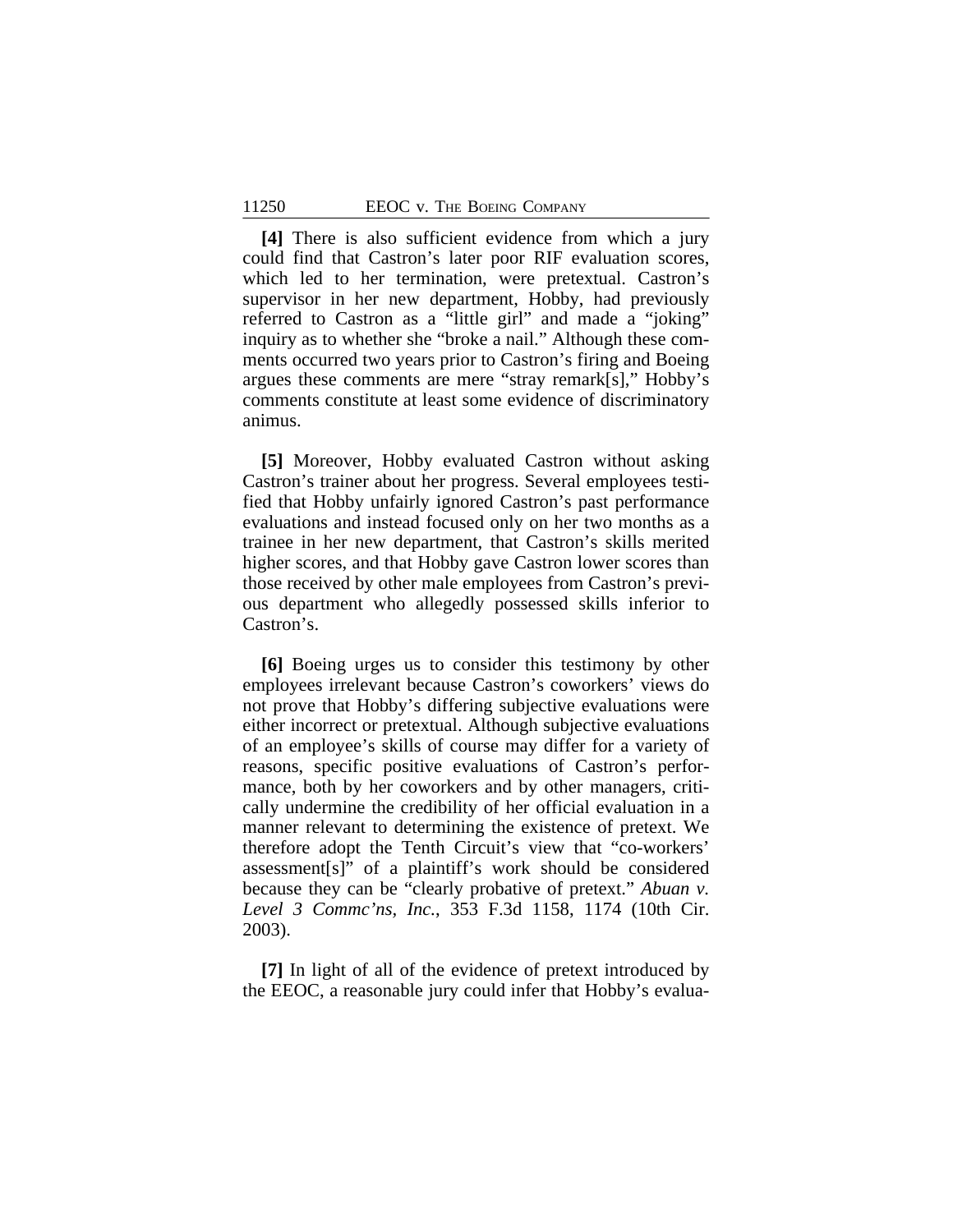tion of Castron was not worthy of credence and therefore pretextual. Because the EEOC has presented adequate direct evidence and "specific and substantial" circumstantial evidence that Castron's termination was pretextual, entry of summary judgment was erroneous. A jury could find in favor of the EEOC on all of Castron's discrimination and retaliation claims regarding both her transfer and termination.

#### **II. Renee Wrede**

In October 2002, one year after Boeing substantiated a sexual harassment claim Wrede had filed, she received lower RIF scores than most engineers in her skill code and was subsequently terminated.**<sup>1</sup>** These scores were lower than the scores she had received in two previous RIF evaluations in April and July of 2002. Wrede scored high enough on the earlier RIFs to avoid vulnerability to discharge, but her scores in the October RIF dropped substantially, placing her at risk. Although several male engineers were also initially selected for termination, none was ultimately terminated in any of the three RIFs, because they either successfully contested their scores or found other employment within Boeing, sometimes with the assistance of their supervisors.

**[8]** Both parties agree that the EEOC established a prima facie case of gender discrimination regarding Wrede under *McDonnell Douglas*, 411 U.S. 792, that Boeing has articulated a legitimate, non-discriminatory reason for terminating Wrede (her low RIF scores), and that the EEOC has introduced circumstantial, but not direct, evidence that this reason for Wrede's termination was pretextual. The parties dispute only whether the EEOC presented sufficiently "specific and substantial" circumstantial evidence that Wrede's RIF scores were not credible to allow a jury to find pretext.

**<sup>1</sup>**The district court granted summary judgment on Wrede's Title VII retaliation claim because of the year that elapsed between her protected conduct and the adverse employment action. The EEOC has not appealed this decision. We therefore consider only Wrede's discrimination claim.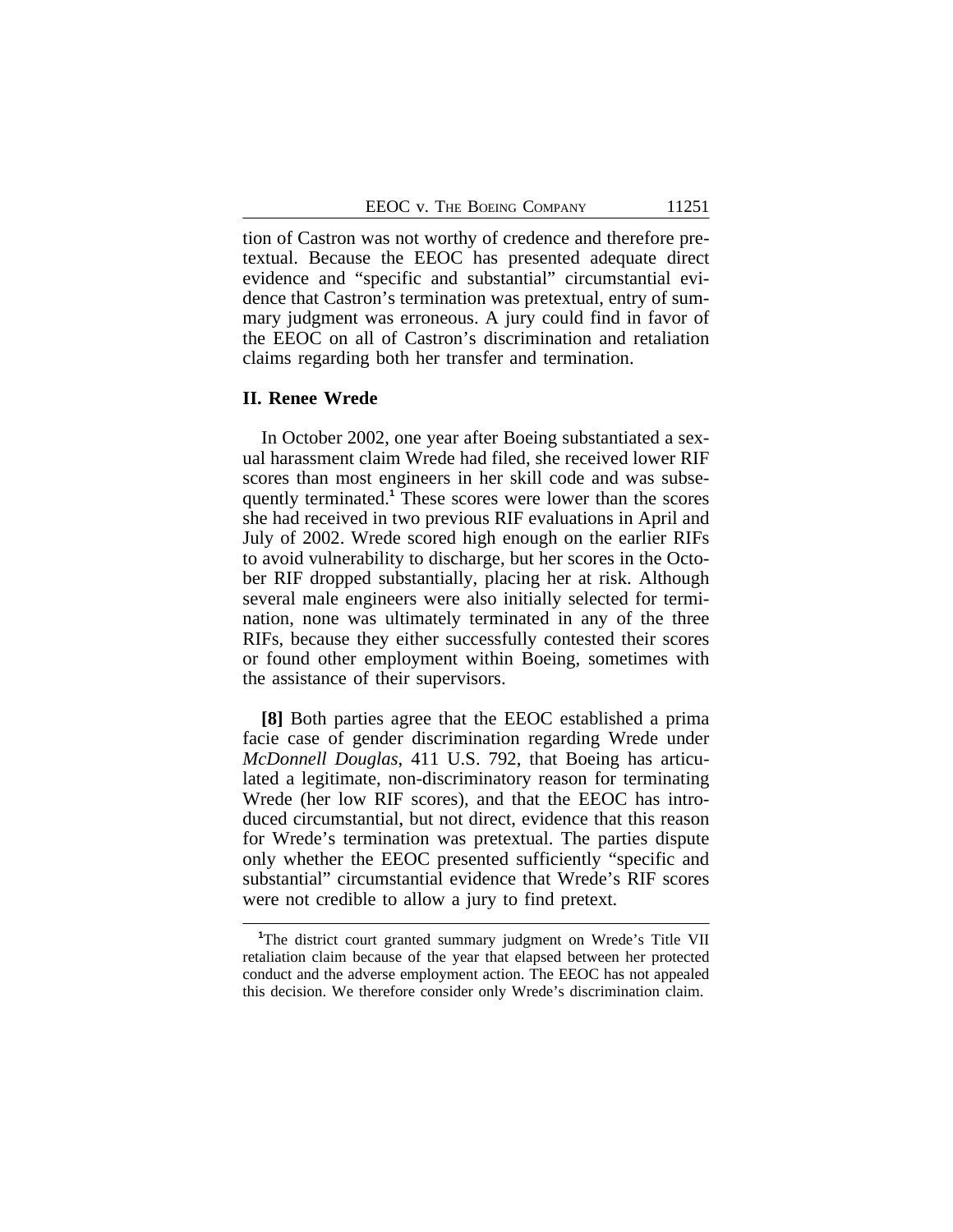**[9]** As it concedes, the EEOC must also overcome an inference arising from the fact that the same actors who made an adverse employment decision against Wrede in the October RIF had twice given her scores that were high enough to avoid vulnerability to discharge. While recent positive employment decisions made by the same actors who later make an adverse employment decision against an employee may give rise to "an inference that no discrimination took place," *Coleman v. Quaker Oats Co.*, 232 F.3d 1271, 1288 (9th Cir. 2000), the inference in this case is weaker than the "strong inference" against bias that arises when an employer who hires or promotes a plaintiff later takes an adverse employment action against her, *see Coghlan*, 413 F.3d at 1096.

**[10]** Although a termination is rarely motivated by bias when it is initiated by the same actors who recently selected the same employee for the job or promotion in the first place, the logic differs when applied to less overtly "positive" employment decisions, such as refraining from firing an employee at the earliest opportunity or giving an employee a lukewarm evaluation, rather than a poor one. A supervisor who hires or promotes an employee affirmatively forwards the employee's career; this affirmative enhancement of the employee's career prospects is strong circumstantial evidence of a lack of bias on the supervisor's part. In contrast, where a supervisor discharges an employee he did not affirmatively hire or promote by lowering her scores over time, rather than by firing her precipitously, there is no such strong circumstantial evidence of lack of bias.

**[11]** A strong inference is also inappropriate here because none of the employees who the supervisors ranked lower than Wrede in the April and July RIFs ultimately suffered as a result: all six men had their RIFs cancelled or obtained transfers within Boeing, and none was laid off. Given that a jury could find the evidence suggested Wrede's RIF scores were not credible, as discussed further below, a jury could infer that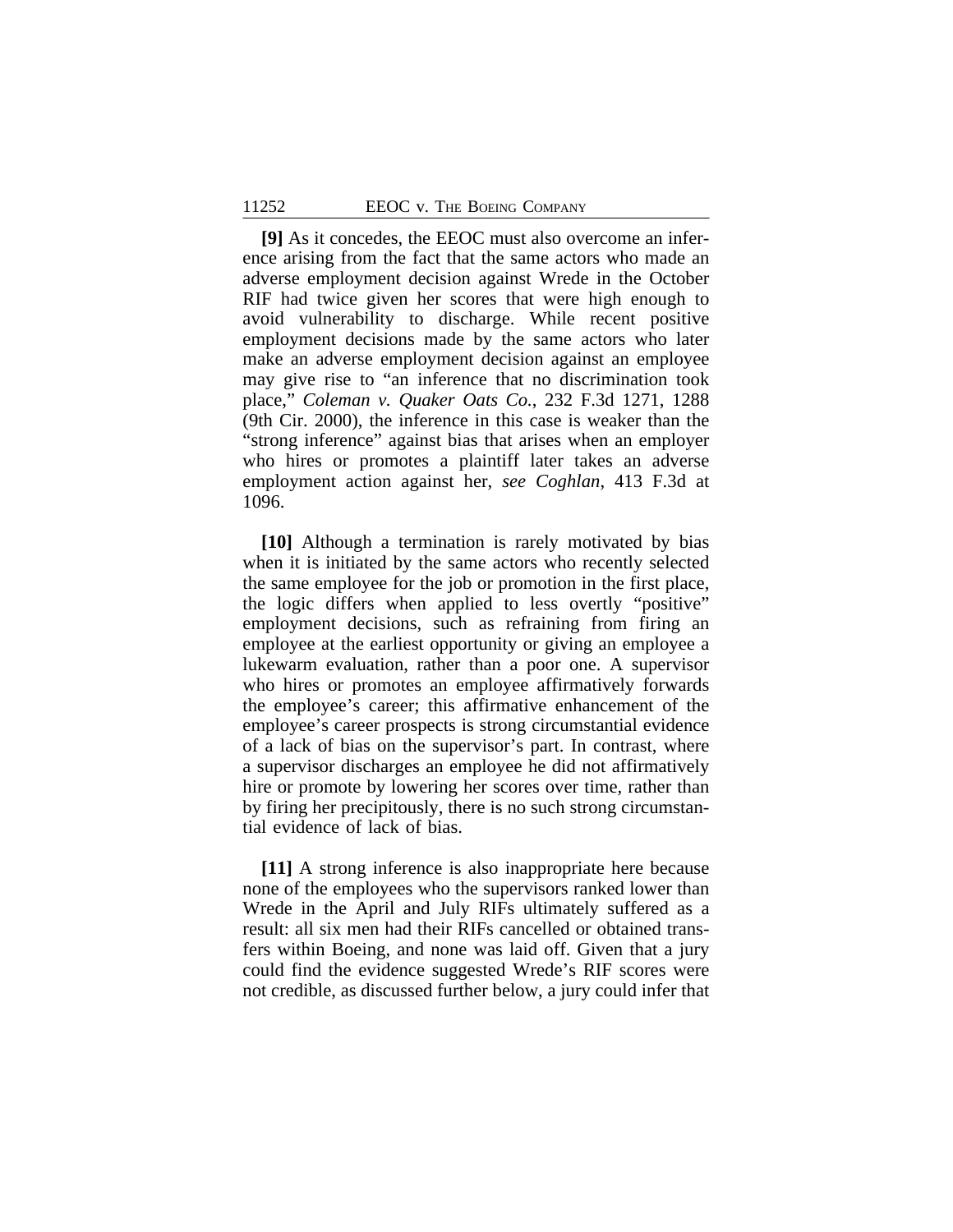Wrede suffered discrimination notwithstanding any inference arising from her supervisors' prior employment decisions.

**[12]** The EEOC has also produced evidence from which a jury could conclude that Wrede's RIF assessment was pretextual. First, Wright assigned Wrede RIF scores in October indicating "no background or experience" in areas in which she had received higher scores in earlier RIFs, indicating at least some background or experience. Wrede also received significantly lower evaluations in several soft-skill categories, such as "communication/leadership," in the October RIF than in the July RIF, even though Wright was unable to offer a nonconclusory explanation of any of the significant changes or to point to any concrete conduct, specific complaints, or written records indicating a change. Wright also contended Wrede had trouble communicating with her "dotted-line manager," but was unable to recall who Wrede's dotted-line manager was.

Other specific and substantial circumstantial evidence also suggests Wright lacked legitimate justification for his scoring. Several of Wrede's coworkers and managers offered detailed testimony regarding why the RIF assessments of Wrede's skills were not credible. Coworkers' and managers' assessments of an employee's skills and performance can be probative of pretext. *See Abuan*, 353 F.3d at 1174. Coworker testimony is particularly relevant here because it would allow a jury to infer that Boeing's proffered reason for termination — a poor RIF evaluation — was not only inaccurate, but is simply unworthy of credence.

Specifically, coworkers and managers familiar with Wrede's work gave detailed testimony that Wrede was a good employee, that her skills warranted higher scores than she received, and that she performed better than several male survivors of the October RIF. Several managers even requested that Feuerstein transfer Wrede to their departments, but Feuerstein denied these requests. Furthermore, Wrede's own